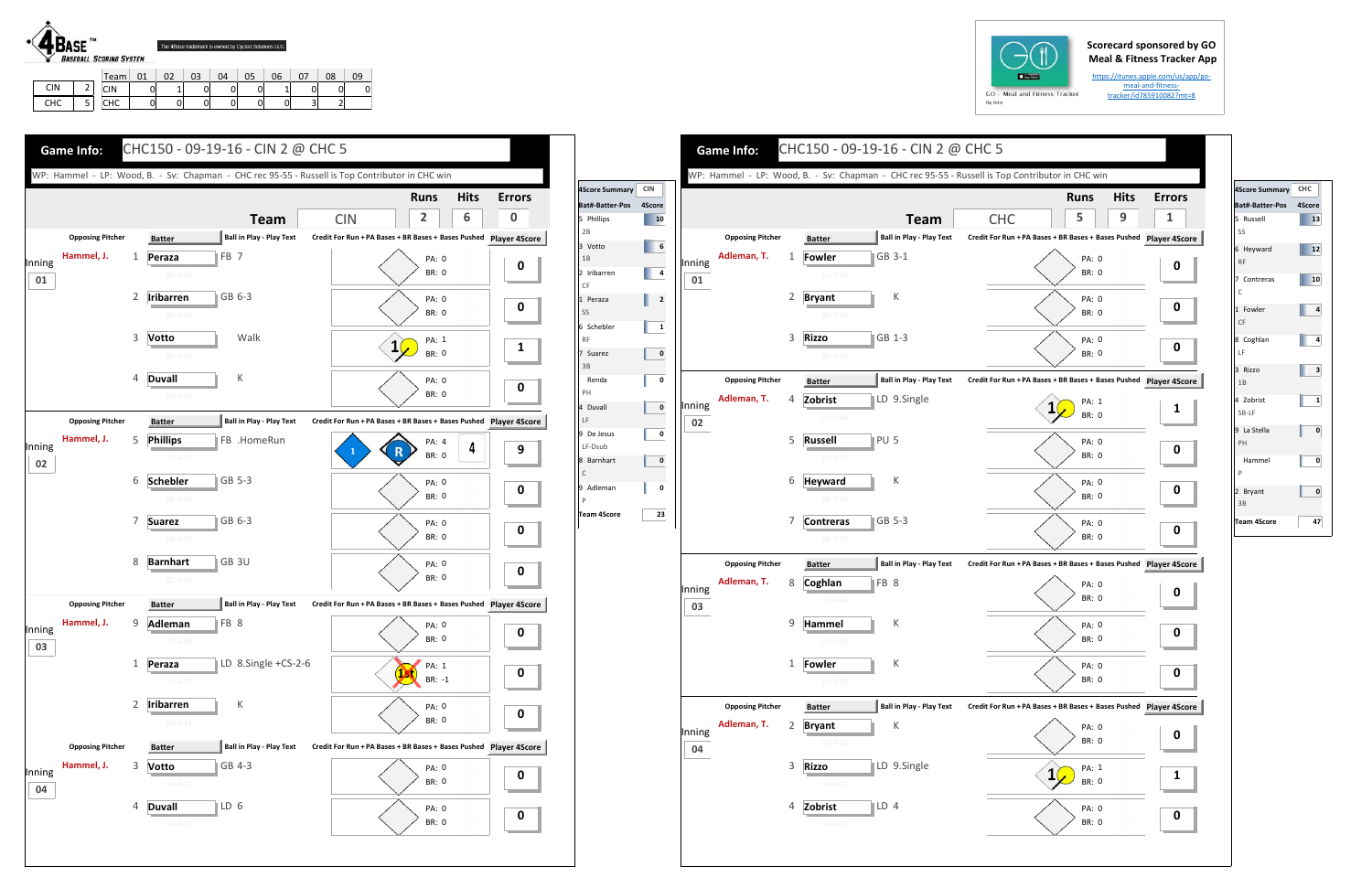## **Scorecard sponsored by GO Meal & Fitness Tracker App**

https://itunes.apple.com/us/app/go‐ meal‐and‐fitness‐ tracker/id785910082?mt=8

|              |                         | 5            | GB 6-4<br><b>Russell</b><br>$04 - H - 14$         | PA: 0<br><b>BR: 0</b>                                         | 0         |
|--------------|-------------------------|--------------|---------------------------------------------------|---------------------------------------------------------------|-----------|
|              | <b>Opposing Pitcher</b> |              | <b>Ball in Play - Play Text</b><br><b>Batter</b>  | Credit For Run + PA Bases + BR Bases + Bases Pushed Player 4S |           |
| Inning<br>05 | Adleman, T.             | 6            | GB 4-3<br><b>Heyward</b><br>$05 - H - 15$         | PA: 0<br><b>BR: 0</b>                                         | 0         |
|              |                         | 7            | <b>HBP</b><br><b>Contreras</b><br>$05-H-16$       | PA: 1<br>1<br><b>BR: 0</b>                                    | 1         |
|              |                         | 8            | LD 6<br>Coghlan<br>$05-H-17$                      | PA: 0<br>BR: 0                                                | 0         |
|              |                         | 9            | FB <sub>7</sub><br>Hammel<br>$05 - H - 18$        | <b>PA: 0</b><br>BR: 0                                         | 0         |
|              | <b>Opposing Pitcher</b> |              | <b>Ball in Play - Play Text</b><br><b>Batter</b>  | Credit For Run + PA Bases + BR Bases + Bases Pushed Player 4S |           |
| Inning<br>06 | Adleman, T.             | 1            | <b>Fowler</b><br>FB <sub>7</sub><br>$06 - H - 19$ | PA: 0<br><b>BR: 0</b>                                         | 0         |
|              |                         | 2            | FB <sub>7</sub><br><b>Bryant</b><br>06-H-20       | PA: 0<br>BR: 0                                                | 0         |
|              |                         | 3            | FB 7.Double<br><b>Rizzo</b><br>$06 - H - 21$      | PA: 2<br><b>BR: 0</b>                                         | 2         |
|              |                         | 4            | FB <sub>9</sub><br>Zobrist<br>$06-H-22$           | PA: 0<br><b>BR: 0</b>                                         | 0         |
|              | <b>Opposing Pitcher</b> |              | <b>Ball in Play - Play Text</b><br><b>Batter</b>  | Credit For Run + PA Bases + BR Bases + Bases Pushed           | Player 4S |
| Inning<br>07 | Adleman, T.             | 5            | FB .HomeRun<br><b>Russell</b><br>$07-H-23$        | PA: 4<br>4<br>1<br><b>BR: 0</b>                               | 9         |
|              |                         | 6            | <b>Heyward</b><br>LD <sub>8</sub>                 | PA: 0<br><b>BR: 0</b>                                         | 0         |
|              |                         | 7            | <b>Contreras</b><br>FB .HomeRun<br>$07 - H - 25$  | PA: 4<br>4<br>BR: 0                                           | 9         |
|              | Wood, B.                | 8            | LD 9.Double<br>Coghlan<br>$07 - H - 26$           | PA: 2<br>BR: 2                                                | 4         |
|              |                         | 9            | PU <sub>6</sub><br>La Stella<br>$07 - H - 27$     | PA: 0<br><b>BR: 0</b>                                         | 0         |
|              |                         | $\mathbf{1}$ | LD 8.Single<br><b>Fowler</b><br>$07 - H - 28$     | PA: 1<br>$\mathbf{1}$<br>2<br>1<br><b>BR: 0</b>               | 4         |
|              |                         | 2            | FB 8<br><b>Bryant</b><br>$07 - H - 29$            | PA: 0<br><b>BR: 0</b>                                         | 0         |